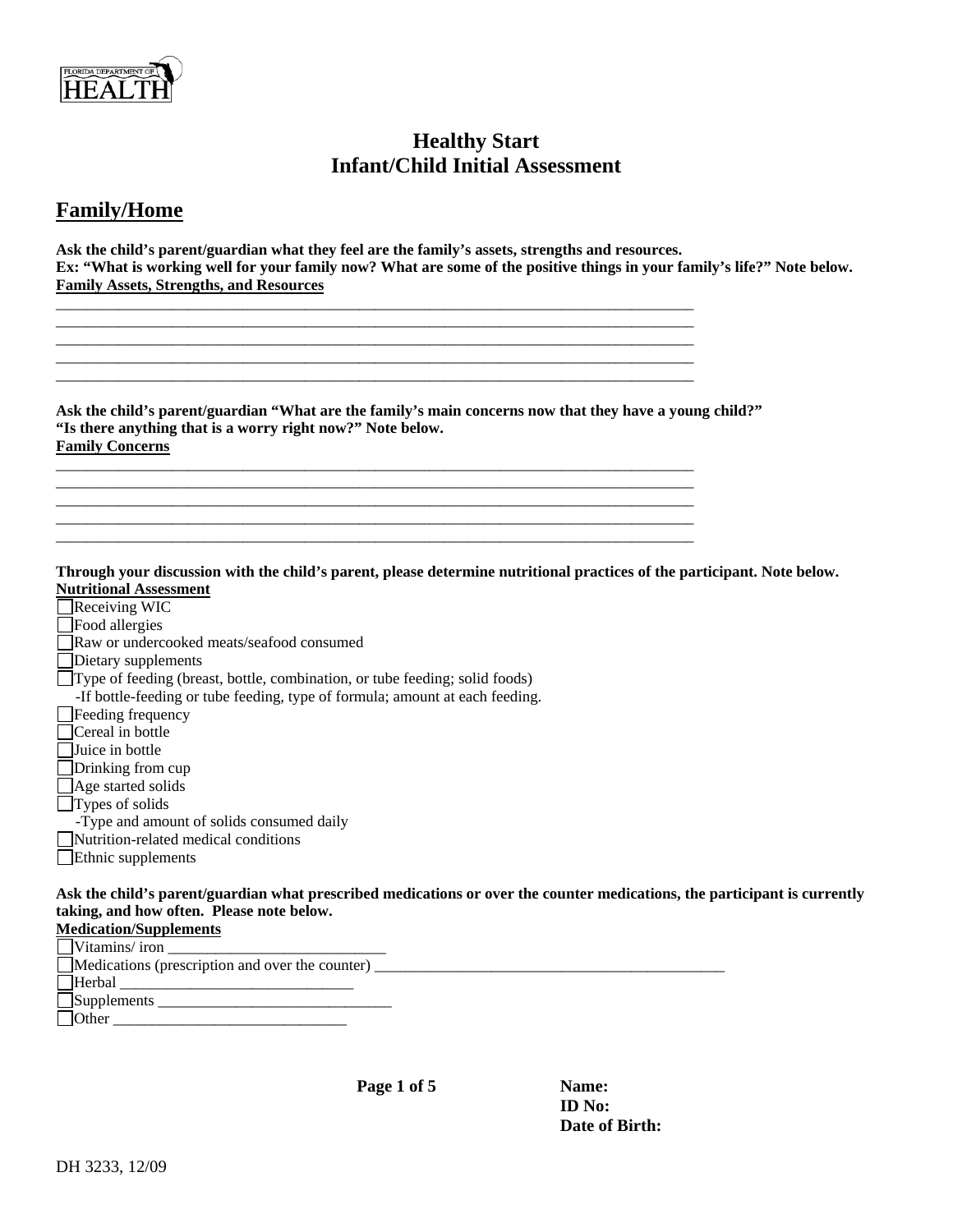

#### **Through interview, if face to face visit is in the community, or observation, if face to face visit is in the participant's home, assess the presence of the following items, household or conditions in the participant's home. Please note. Household Assessment**

Exterior household status: adequately maintained needs maintenance

Interior household status (clean, dirty, cluttered, smoky, crowded, hectic, safe, unsafe, unsanitary, malodorous)

Excluding participant, number of adult household members

Excluding participant, number of child (under age 18) household members

Excluding participant, number of non-family household members

Current living situation (owns, rents, lives with boyfriend/family, halfway home, homeless, other) \_\_\_\_\_\_\_\_

Type of residence (house, apartment, townhouse, government funded, mobile home, other) \_\_\_\_\_\_\_\_\_ Number of bedrooms \_\_\_\_\_\_\_

Toilet facilities Household clean/tidy Safe infant sleeping arrangement Pets (cats, dogs, reptiles, rabbits, birds, livestock, other) Vermin Lead hazards Unsafe conditions (of house, in household) **N**Other

Non-functioning items in the household

■Phone Smoke Detector Running Water Air Conditioner/Fan **Heat** Refrigerator Stove

**Ask the child's parent/guardian if the participant has any interactions with a day care setting, mold in the household, any exposure to second hand smoke, exposure to cat litter, or any other environmental item that could cause a potential illness or risk to the participant. Please note below.** 

# **Current Exposures**

Child Care/Day Care exposure Mold Cat litter Second hand smoke Other

# **Please note your observation of the interaction between the parent/guardian and child below.**

## **Parent (or Guardian)/Child Interaction**

□ Appears to enjoy caring for baby Talks to child in warm, positive tone Responds promptly and calmly to crying Interprets infant cues correctly Holds child close, touches child to comfort Sings or reads to child Positions on stomach to play Positions child on back to sleep Provides consistent routines for eating, sleeping □Other

 **Page 2 of 5 Name:** 

 **ID No: Date of Birth:**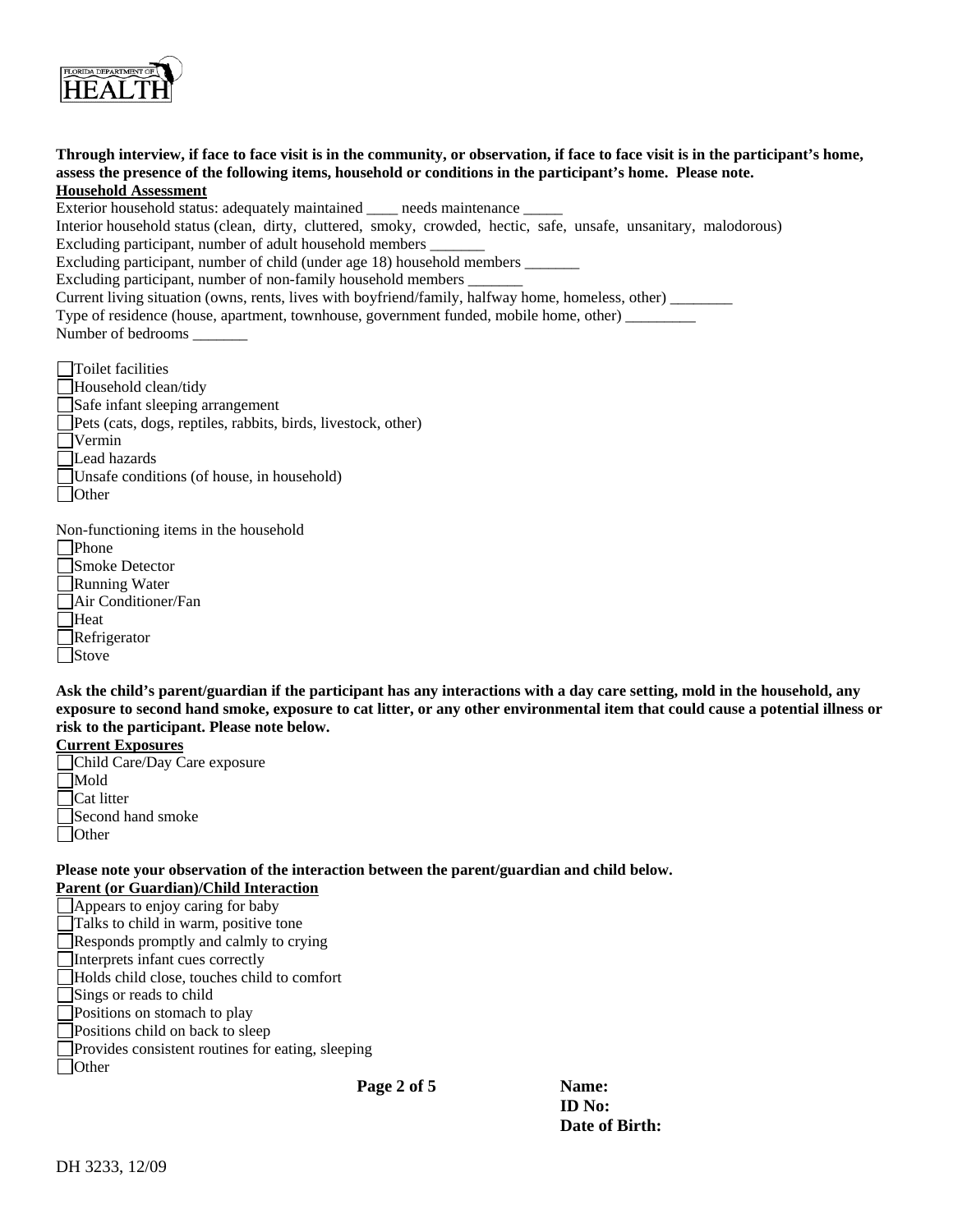

| Through your discussion with child's parent/guardian, please review for any occupational/lifestyle risks. Please check below.<br>Child's parent/guardian occupational/lifestyle risk |             |       |
|--------------------------------------------------------------------------------------------------------------------------------------------------------------------------------------|-------------|-------|
| Attending School                                                                                                                                                                     |             |       |
| -Level of education completed (less than high school, high school, vocational, community college, university)                                                                        |             |       |
| Employed yes _______ no_______ stay at home mom______ unable to work due to disability ______                                                                                        |             |       |
| -Type of employment (full time, part time, both)                                                                                                                                     |             |       |
| -Length of employment                                                                                                                                                                |             |       |
| -Type of work                                                                                                                                                                        |             |       |
| Job stress low______ medium _______ high _______ none _______                                                                                                                        |             |       |
|                                                                                                                                                                                      |             |       |
| <b>Physical/Psychosocial Assessment</b>                                                                                                                                              |             |       |
|                                                                                                                                                                                      |             |       |
|                                                                                                                                                                                      |             |       |
| Using your observation and interviewing skills, check below your assessment of parent/guardian and child. Define in<br>comments.                                                     |             |       |
| <b>Child's Physical and Psychosocial Assessment</b>                                                                                                                                  |             |       |
|                                                                                                                                                                                      |             |       |
|                                                                                                                                                                                      |             |       |
| $\Box$ Age appropriate interaction with others                                                                                                                                       |             |       |
| Alert/awake                                                                                                                                                                          |             |       |
| □ Anxious, fearful<br>□ Appropriately dressed, clean                                                                                                                                 |             |       |
|                                                                                                                                                                                      |             |       |
| □ Confusion, displays lack of understanding                                                                                                                                          |             |       |
| Coos/babbles                                                                                                                                                                         |             |       |
| $\Box$ Cuts and bruises                                                                                                                                                              |             |       |
| <b>Disability</b>                                                                                                                                                                    |             |       |
| $\Box$ Drowsy                                                                                                                                                                        |             |       |
| Irritable, angry, tense                                                                                                                                                              |             |       |
| <b>Jaundiced</b>                                                                                                                                                                     |             |       |
| □ Quiet (withdrawn, not talkative, reserved)                                                                                                                                         |             |       |
| Restless/agitated                                                                                                                                                                    |             |       |
| $\Box$ Sleeping                                                                                                                                                                      |             |       |
| Swelling<br>Tearful, sad                                                                                                                                                             |             |       |
|                                                                                                                                                                                      |             |       |
| Unkempt, dirty                                                                                                                                                                       |             |       |
| Other                                                                                                                                                                                |             |       |
| <b>Parent's or Guardian's Physical and Psychosocial Assessment</b>                                                                                                                   |             |       |
| Friendly (talkative, easily engaged in conversation)                                                                                                                                 |             |       |
| Quiet (withdrawn, not talkative, reserved)                                                                                                                                           |             |       |
| Alert/awake                                                                                                                                                                          |             |       |
| Drowsy                                                                                                                                                                               |             |       |
| Cooperative                                                                                                                                                                          |             |       |
| Uncooperative                                                                                                                                                                        |             |       |
| □Limited coping skills (overwhelmed by problems)                                                                                                                                     |             |       |
| Confusion, displays lack of understanding                                                                                                                                            |             |       |
| Appropriately dressed, clean                                                                                                                                                         |             |       |
| Unkempt, dirty                                                                                                                                                                       |             |       |
| Restless/agitated                                                                                                                                                                    |             |       |
|                                                                                                                                                                                      |             |       |
|                                                                                                                                                                                      | Page 3 of 5 | Name: |

 **Date of Birth:**

 **ID No:**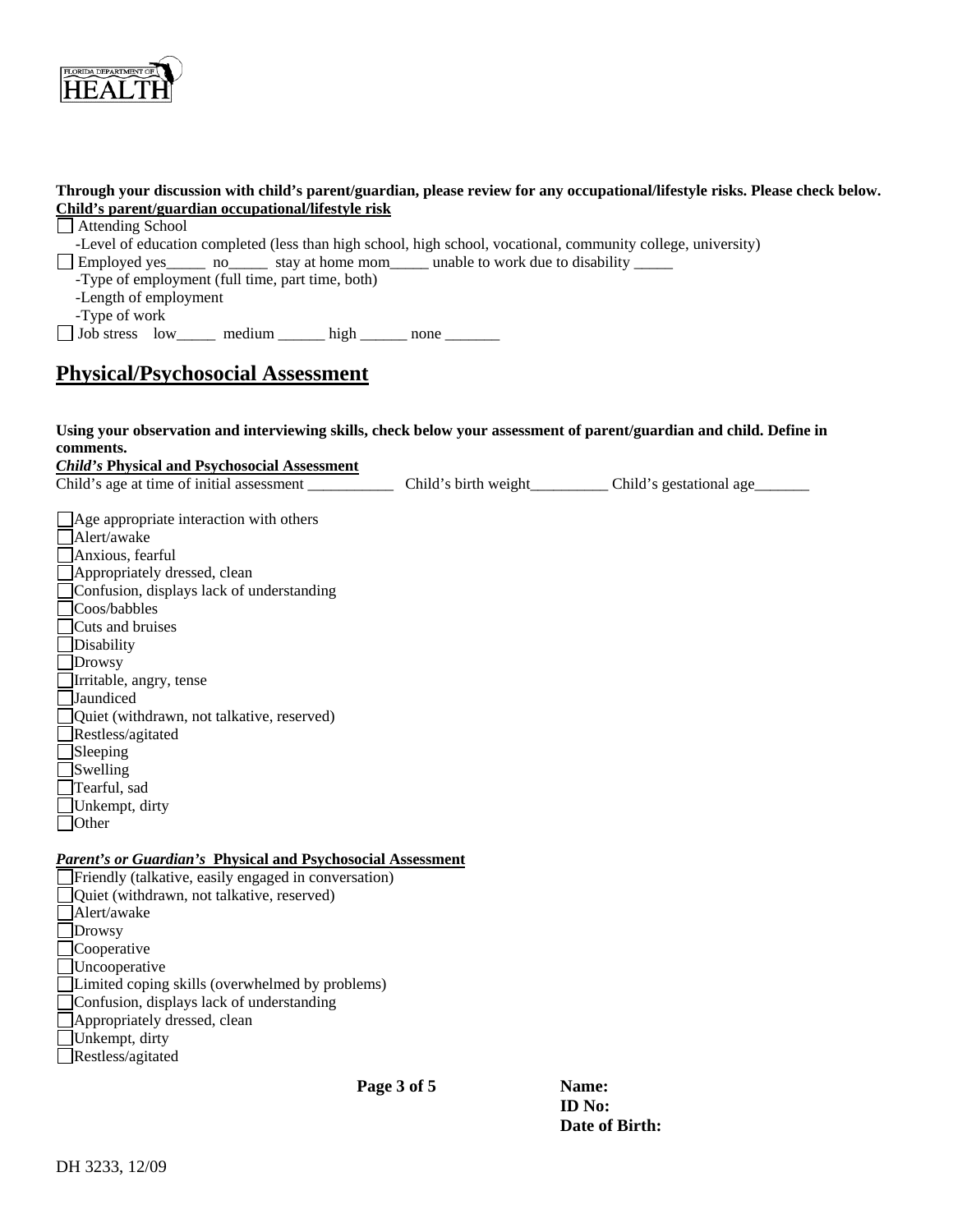

Shaking/tremors Unable to focus, difficulty concentrating, scattered thoughts Tearful, sad Irritable, angry, tense Anxious, fearful **Swelling** Cuts and bruises Self reported history of mental health diagnosis Disability □ Other

# **Risks/Needs/Referrals**

**Please check below any risk factors identified through the initial assessment process. These risk factors would be in addition to those previously determined through the initial contact process. New risk factors identified since initial contact? Yes \_\_\_\_\_\_ No \_\_\_\_\_\_** 

#### **Risk Factors**

**Through your discussion with the child's parent/guardian, please determine any current needs of the participant and family. Check below, along with indicating any referrals provided.** 

## **New needs identified since initial contact? Yes \_\_\_\_\_\_ No \_\_\_\_\_\_**

| <b>Needs Identified</b>                    |             | <b>Referrals Provided</b> | <b>Education Provided</b> |
|--------------------------------------------|-------------|---------------------------|---------------------------|
| $\neg$ Food                                |             |                           |                           |
| <b>Psychosocial/Mental health services</b> |             |                           |                           |
| Parenting education                        |             |                           |                           |
| Childbirth education                       |             |                           |                           |
| Nutrition education                        |             |                           |                           |
| Shelter                                    |             |                           |                           |
| $\Box$ Clothing                            |             |                           |                           |
| General supplies                           |             |                           |                           |
| School                                     |             |                           |                           |
| Employment                                 |             |                           |                           |
| Financial assistance                       |             |                           |                           |
| Transportation                             |             |                           |                           |
| Access to Services                         |             |                           |                           |
| Healthcare Coverage                        |             |                           |                           |
| Medical                                    |             |                           |                           |
|                                            | Page 4 of 5 | Name:                     |                           |
|                                            |             | <b>ID</b> No:             |                           |
|                                            |             | Date of Birth:            |                           |